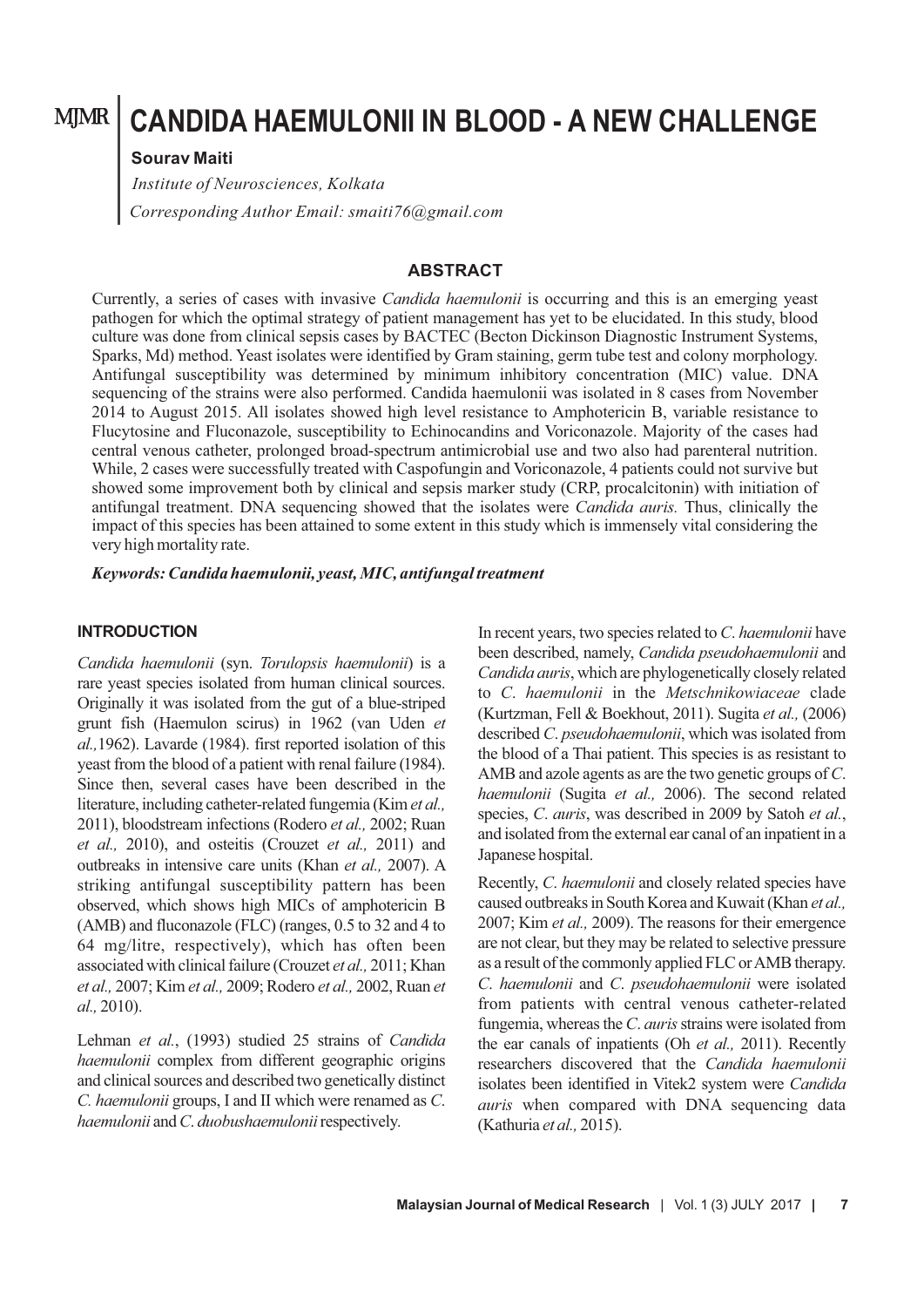|                       | $\overline{C}$ .         | C.                | $\overline{C}$ .         | $\overline{C}$ . | C.               |
|-----------------------|--------------------------|-------------------|--------------------------|------------------|------------------|
|                       | haemulonii               | Duobushae-mulonii | haemulonii var           | auris            | Pseudohaemulonii |
|                       |                          |                   | vulnera                  |                  |                  |
| L-Sorbose             |                          | $+$               |                          |                  | $+$              |
| assimilation          |                          |                   |                          |                  |                  |
| Arbutin assimilation  | $\overline{\phantom{a}}$ | $^{+}$            | $\overline{\phantom{a}}$ | ND               | ND               |
| L-Arabinose           | ۰                        | W                 | ٠                        |                  | V                |
| assimilation          |                          |                   |                          |                  |                  |
| L-Rhamnose            | $^{+}$                   | W                 | $^{+}$                   |                  | $^{+}$           |
| assimilation          |                          |                   |                          |                  |                  |
| Melezitose            | $+$                      | $+$               | d                        | $+$              | $+$              |
| assimilation          |                          |                   |                          |                  |                  |
| D-Gluconate           | $+$                      | $+$               | $^{+}$                   | ۰                | $+$              |
| assimilation          |                          |                   |                          |                  |                  |
| Xylitiol assimilation | w/d                      | $^{+}$            | $^{+}$                   | ۰                | $+$              |
| Glycerol assimilation | $^{+}$                   | $^{+}$            | $^{+}$                   |                  | $^{+}$           |
| Growth at 37 deg C    | ۰                        | $^{+}$            | $^{+}$                   | $^{+}$           | $+$              |
| Growth at 40 deg C    | ۰                        | $\blacksquare$    |                          | $+$              |                  |
| Growth in 60%         |                          | $^{+}$            |                          |                  | ND               |
| glucose               |                          |                   |                          |                  |                  |

*Table1: 25 strains of Candida haemulonii complex (Lehman et al. 1993)*

Till date few cases with high mortality have been reported in India from Chennai in patients requiring long term hospitalization. This is the first report from a neurological and neurosurgical tertiary care centre in India.

#### **MATERIALS AND METHOD**

Blood culture was done from clinical sepsis cases by BACTEC method. Yeast isolates were identified by Gram staining, germ tube test, colony morphology on Candida chromagar plate, growth at 37 and 40 deg C, growth in 60% glucose solution and by Vitek YST system. Antifungal susceptibility was determined MIC value by Vitek2 YST method. Clinical, laboratory and microbiological correlation was made. Strains were sent to NCPF, Chandigarh for DNA sequencing.

# **RESULT**

*Candida haemulonii* was isolated in 8 cases from

November 2014 to August 2015 (Table 2). All isolates showed high level resistance to Amphotericin B (MIC 8 mcg/ml) and variable resistance to Flucytosine and Fluconazole. All isolates were susceptible to Echinocandins and Voriconazole (Table 4 and Figure 1). No other pathogen could be demonstrated except in 2 cases. Majority of the cases had central venous catheter, prolonged broad-spectrum antimicrobial use and 2 also had parenteral nutrition (Table 2). 2 cases were successfully treated with Caspofungin and Voriconazole but 4 patients could not survive. However the deceased patients did show some improvement both by clinical and sepsis marker study (CRP, procalcitonin) with initiation of antifungal treatment (Table 2). The isolates were identified as *Candida auris* by DNA sequencing at NCPF, Chandigarh.

|                    | Case 1        | Case 2 | Case 3        | Case 4     | Case 5     | Case 6        | Case 7        | Case 8       |
|--------------------|---------------|--------|---------------|------------|------------|---------------|---------------|--------------|
| Gender/A<br>ge(yr) | M/74          | M/65   | F/53          | M/52       | F/58       | M/70          | M/72          | M/12         |
| Antibacter         | Piperacillin- |        | Piperacillin- | Meropenem/ | Linezolid/ | Piperacillin- | Amoxy-        | Ceftriaxone/ |
| ial drug           | tazobactum/   |        | tazobactum    | Vancomycin | Acyclovir/ | tazobactum/   | Clav/         | Meropenem    |
| use                | Ceftriaxone/  |        |               |            | Meropenem/ | Levofloxacin/ | Meropenem/    |              |
|                    | Meropenem/    |        |               |            | Amikacin   | Meropenem/Ti  | Linezolid/    |              |
|                    | Tigecycline/  |        |               |            |            | gecycline/    | Piperacillin- |              |
|                    | Colistin      |        |               |            |            | Linezolid     | Tazobactum    |              |

|  | <b>Table 2: Distribution of the cases</b> |  |  |
|--|-------------------------------------------|--|--|
|  |                                           |  |  |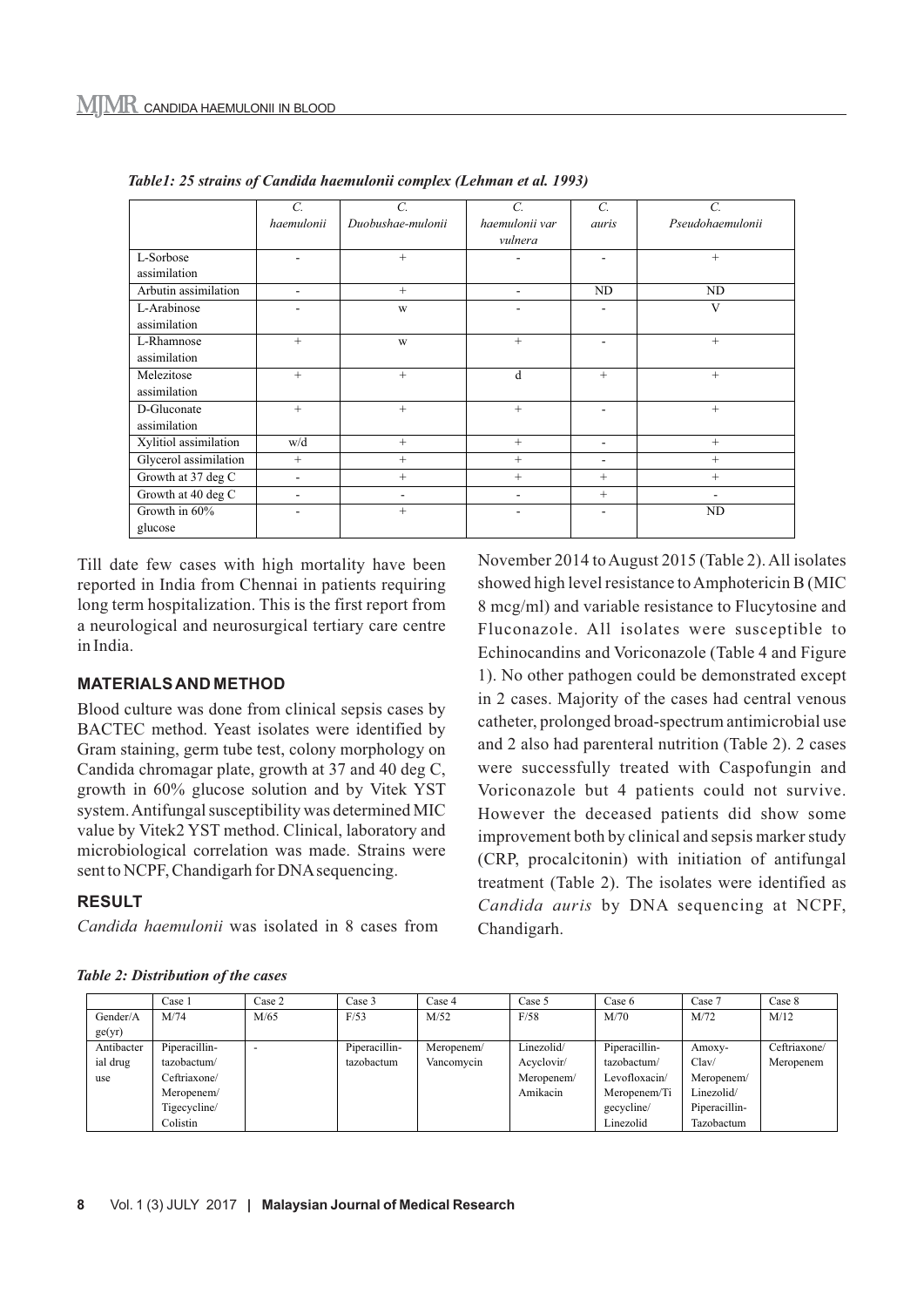| <b>TLC</b><br>(Neutroph<br>il % $\frac{9}{2}$ | 9500(84)<br>17800(92)<br>18900(94)<br>23000(90)<br>34500(94) | 22800<br>8000(88)<br>4500                                                                              | 23200(79)                    | 15700(93)<br>13600<br>12100<br>11500                | 11700<br>14600<br>14800(89)<br>22200(93)                                    | 10000(80)<br>9400(78)<br>11400(90)                 | 7500<br>8600<br>10100<br>10300(85)                                 | 5200<br>10600<br>14800(80)<br>17200(88) |
|-----------------------------------------------|--------------------------------------------------------------|--------------------------------------------------------------------------------------------------------|------------------------------|-----------------------------------------------------|-----------------------------------------------------------------------------|----------------------------------------------------|--------------------------------------------------------------------|-----------------------------------------|
| CRP/Proc<br>alcitonin                         | 72-234-298/7.5                                               | 163/1.59                                                                                               | 230/18.1                     | $\overline{\phantom{a}}$                            | 155-86.3/31.5                                                               | 109.7                                              | $-\frac{5}{0.25}$                                                  | 65-10/55.2                              |
| Fever                                         | $+$                                                          | $\overline{a}$                                                                                         | $\ddot{}$                    | $\overline{a}$                                      | $+$                                                                         | $\overline{a}$                                     | $+$                                                                | $+$                                     |
| Nutritiona<br>1 status                        | Poor                                                         | Poor                                                                                                   | Poor                         | Very poor                                           | Very poor                                                                   | Very poor                                          | Poor                                                               | Very poor                               |
| Parenteral<br>nutrition                       | $\mathbf{r}$                                                 | $\mathbf{r}$                                                                                           | ÷.<br>(Enteral<br>Albumin)   | $\overline{a}$<br>(Enteral<br>Albumin)              | $+$                                                                         | $\mathbf{r}$<br>(Enteral<br>Albumin)               | $\mathbf{r}$                                                       | $+$                                     |
| Other<br>infection                            | $\overline{\phantom{a}}$                                     | $\sim$                                                                                                 | Prev. Blood -<br>A.baumannii | $\blacksquare$                                      | $\blacksquare$                                                              | $\blacksquare$                                     | ET suction -<br>A.baumannii                                        | Urine-E. coli                           |
| Antifunga<br>1 use                            | Fluconazole                                                  | AmphoB<br>Anidulafungin<br>Voriconazole                                                                | $\overline{a}$               | Oral<br>Voriconazole                                | Fluconazole<br>20 days<br>Inj<br>Caspofungin                                | $\mathbf{r}$                                       | $\overline{\phantom{a}}$                                           | Caspofungin                             |
| Outcome                                       | Death<br>Stay 1 month<br>After diag stay<br>15 days          | Death<br>Initial<br>improvement<br>with<br>Anidulafungin<br>Stay 12 days<br>After diag stay<br>10 days | Death<br>Stay 2 days         | Cured<br>Stay 1 month<br>After diag stay<br>23 days | Transferred<br>out<br>Stay 1 month<br>10 days<br>After diag stay<br>30 days | Death<br>Stay 1 month<br>After diag stay<br>5 days | Transferred<br>out<br>Stay 1<br>month<br>After diag<br>stay 3 days | Cured<br>Stay $>3.5$<br>months          |
| $Co-$<br>morbidity                            | Diabetes, RTA                                                | Renal Failure/<br>Orbital apex<br>syndrome on<br>AmphoB                                                | Haemorrhagic<br><b>CVA</b>   | Haemorrhagic<br><b>CVA</b>                          | Diabetes/<br>Hypothyroid/<br>ARF/<br>Vasculitis                             | Cervical<br>vertebral<br>fracture                  | Malaena/Hv<br>pothyroid/<br>Heaptic<br>encephalopat<br>hy/AF       | Brain tumor<br>surgery                  |
| Central<br>line days                          | 13                                                           | 60                                                                                                     | 30                           | $\blacksquare$                                      | 17                                                                          | $\sim$                                             | 8                                                                  | $\blacksquare$                          |

*Table 3: Biochemical characteristics of the isolates*

|                       | Case 1                   | Case 2                   | Case 3                   | Case 4                   | Case 5                   | Case 6                   | Case 7                   | Case 8                   |
|-----------------------|--------------------------|--------------------------|--------------------------|--------------------------|--------------------------|--------------------------|--------------------------|--------------------------|
| L-Sorbose             | $\overline{a}$           | $+$                      | $\blacksquare$           | $+$                      | $\overline{a}$           | $\overline{a}$           | $\blacksquare$           | $\blacksquare$           |
| assimilation          |                          |                          |                          |                          |                          |                          |                          |                          |
| Arbutin assimilation  | $\mathbf{r}$             | $+$                      | $\overline{\phantom{a}}$ | $+$                      | $\overline{\phantom{a}}$ | $\blacksquare$           | $\blacksquare$           | $\sim$                   |
| L-Arabinose           | $\overline{a}$           | $+$                      | $+$                      | $+$                      | $+$                      | $+$                      | $+$                      | $+$                      |
| assimilation          |                          |                          |                          |                          |                          |                          |                          |                          |
| L-Rhamnose            | $\blacksquare$           | $+$                      | $\overline{\phantom{a}}$ | $+$                      | $\blacksquare$           | $\overline{\phantom{a}}$ | $\overline{\phantom{a}}$ | $\overline{\phantom{a}}$ |
| assimilation          |                          |                          |                          |                          |                          |                          |                          |                          |
| Melezitose            | $+$                      | $+$                      | $^{+}$                   | $+$                      | $+$                      | $+$                      | $+$                      | $^{+}$                   |
| assimilation          |                          |                          |                          |                          |                          |                          |                          |                          |
| D-Gluconate           | $+$                      | $+$                      | $+$                      | $+$                      | $+$                      | $+$                      | $+$                      | $+$                      |
| assimilation          |                          |                          |                          |                          |                          |                          |                          |                          |
| Xylitiol assimilation | $+$                      | $+$                      | $\overline{\phantom{a}}$ | $+$                      | $+$                      | $+$                      | $+$                      | $\blacksquare$           |
| Glycerol              | $+$                      | $+$                      | $\overline{\phantom{a}}$ | $+$                      | $+$                      | $+$                      | $+$                      | $\overline{\phantom{a}}$ |
| assimilation          |                          |                          |                          |                          |                          |                          |                          |                          |
| Growth at 37 deg C    | $+$                      | $+$                      | $+$                      | $+$                      | $+$                      | $+$                      | $+$                      | $+$                      |
| Growth at 40 deg C    | $\overline{\phantom{a}}$ | $\overline{\phantom{a}}$ | $\overline{\phantom{a}}$ | $\overline{\phantom{a}}$ | $\overline{\phantom{a}}$ | $\blacksquare$           | $\overline{\phantom{a}}$ | $\overline{\phantom{a}}$ |
| Growth in 60%         | $\blacksquare$           | $+$                      | $+$                      | $+$                      | $+$                      | $+$                      | $+$                      | $+$                      |
| glucose               |                          |                          |                          |                          |                          |                          |                          |                          |
| Speciation            | C.vulner                 | C.duobu                  | C.duobu                  | C.duobu                  | C.duobu                  | C.duobu                  | C.duobu                  | C.duobu                  |
|                       | $\boldsymbol{a}$         | shaemul<br>oni           | shaemul<br>oni           | shaemul<br>oni           | shaemul<br>oni           | shaemul<br>oni           | shaemul<br>oni           | shaemul<br>oni           |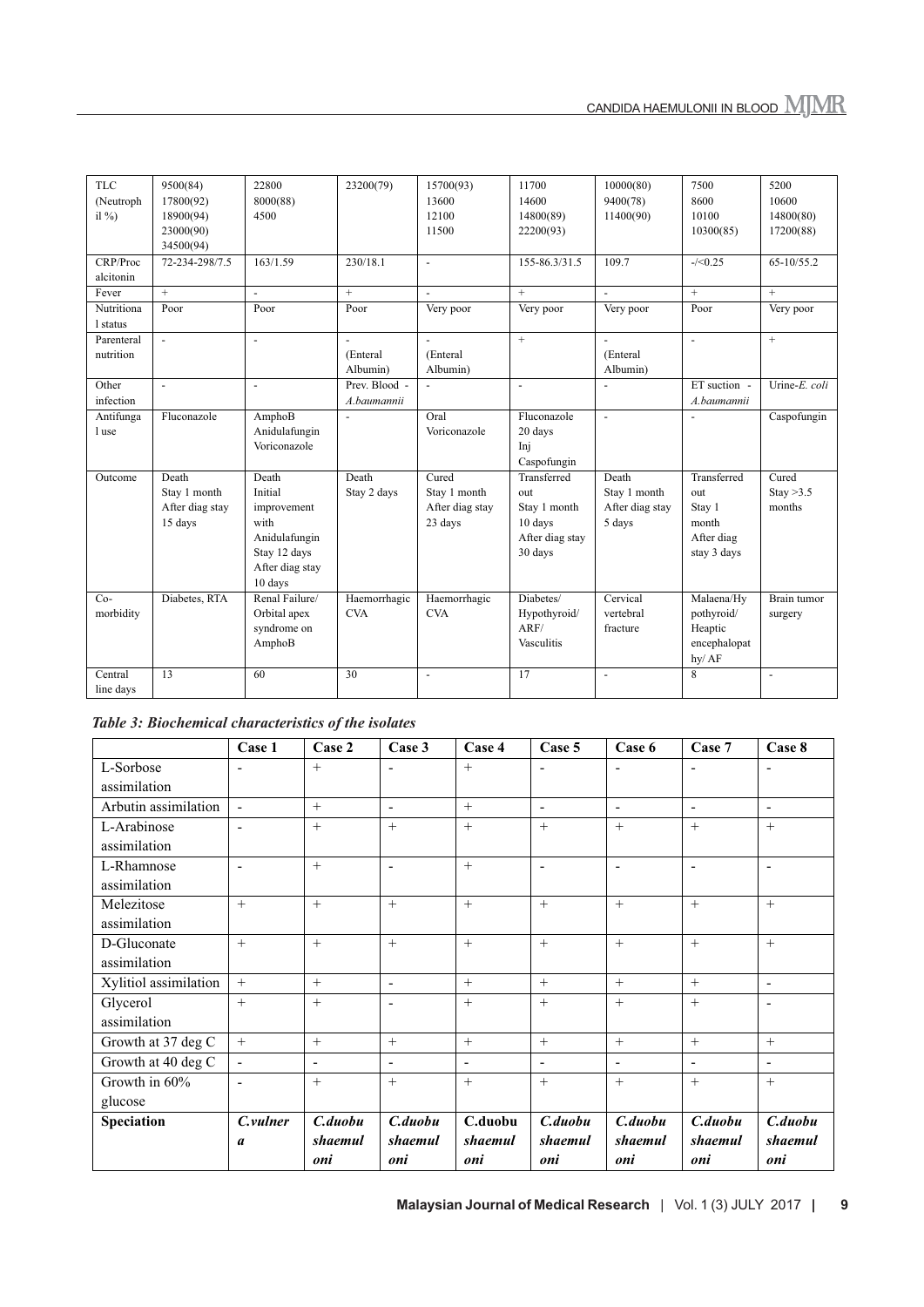| case no. | Flucytosine | Fluconazole | Voriconazole | <b>Amphotericin B</b> | Caspofungin | Micafungin  |
|----------|-------------|-------------|--------------|-----------------------|-------------|-------------|
|          | $\leq$ -1   |             | $\leq=0.12$  |                       | $\leq=0.25$ | 0.06        |
|          | 8           | 32          | 0.25         | 8                     | 0.5         | 0.12        |
|          | 8           | 32          | 0.25         |                       | $\leq=0.25$ | 0.12        |
|          | 8           | $>= 64$     | 0.25         |                       | 0.5         | 0.12        |
|          | $\leq$ -1   | 16          | $\leq=0.12$  | 8                     | 0.5         | 0.12        |
| h        | 32          |             | $\leq=0.12$  | 8                     | $\leq=0.25$ | 0.12        |
|          | $\leq$ -1   | 16          | $\leq=0.12$  | 4                     | $\leq=0.25$ | $\leq=0.06$ |
| 8        | 4           | $>= 64$     | 0.25         | x                     | $\leq=0.25$ | $\leq=0.06$ |

*Table 4: Antifungal MIC (mcg/ml) distribution among the isolates*



*Figure 1: Antifungal susceptibility profile of the isolates*

#### **DISCUSSION**

Considering the recent case series of invasive *C. haemulonii* infections, *C. haemulonii* is considered to be an emerging yeast pathogen for which the optimal strategy of patient management has yet to be elucidated. Antifungal resistance is the focus of attention in the management of invasive candidiasis. In previous cases, most *C. haemulonii* were resistant to both fluconazole and amphotericin B (Khan *et al.,* 2007; Rodero *et al.,* 2002). Clinically, when amphotericin B was administered empirically, it failed to eradicate *C. haemulonii* candidemia (Khan *et al.,* 2007). The majority of cases in which fluconazole was administered empirically also failed to eradicate candidemia (Khan *et al.,* 2007; Ruan *et* 

*al.,* 2010). Although fluconazole administration has been shown to resolve candidemia, these cases could be considered transient candidemia combined with the removal of the intravenous catheter. Therefore, the resistance of *C. haemulonii* poses a therapeutic challenge for the treatment of invasive candidiasis.

In our cases 2 cases were POA (point of admission) infection cases that had undergone hospitalization along with invasive device placement such as central venous catheter etc. Case 2 was already getting Amphotericin B as treatment for suspected fungal orbital apex syndrome to which *C. haemulonii* is resistant. Switching over to Anidulafungin, a Caspofungin antifungal, showed clinical improvement; however patient did not survive. Similarly case 5 did not respond with Fluconazole, and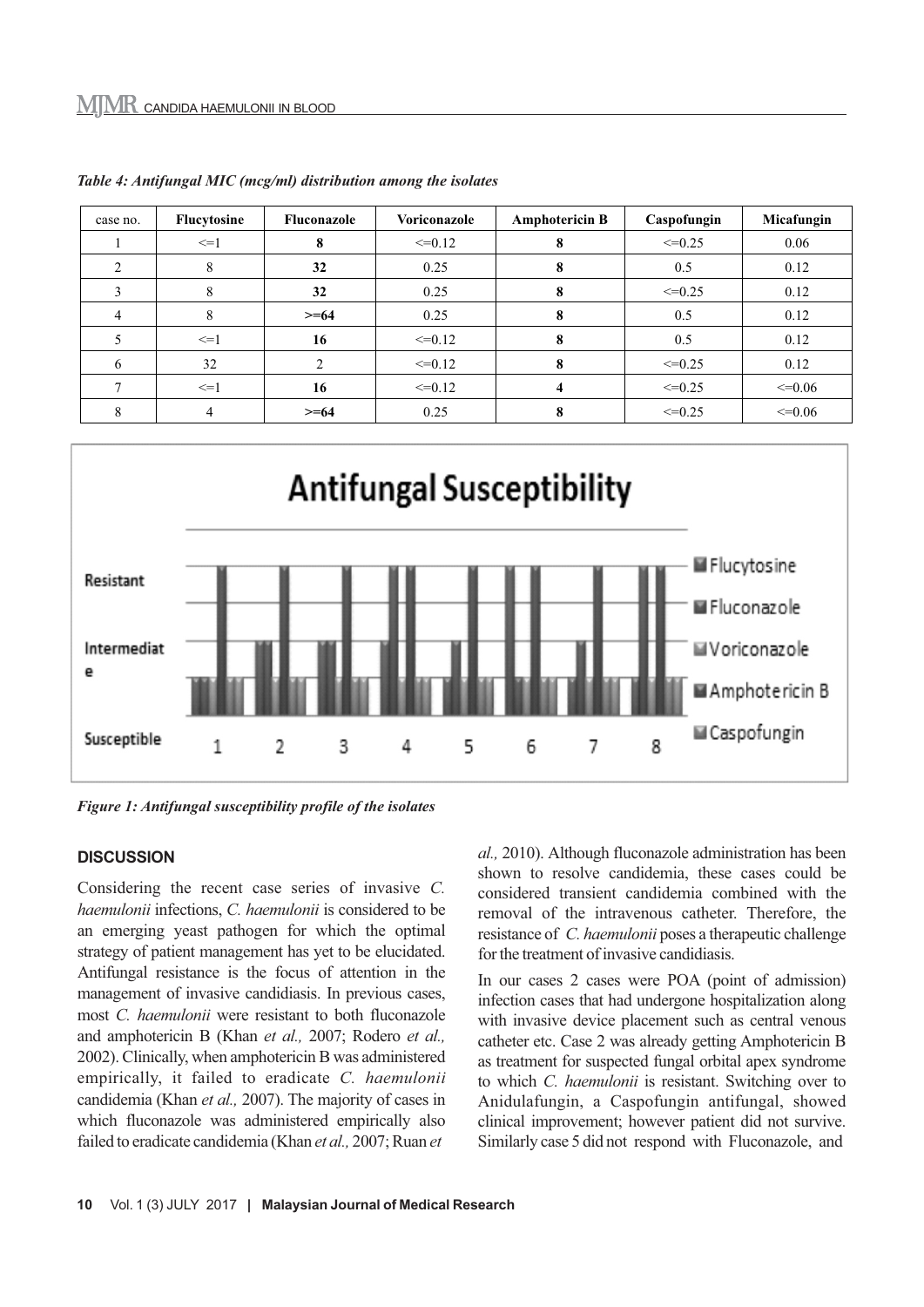situation worsened. These correlate well with the antifungal susceptibility pattern obtained *in vitro*. Successful treatment with Caspofungin in case 8 and with Voriconazole in case 4 supports this fact.

We also tried to speciate the isolates by using retrieved Vitek results. Majority of the isolates belonged to *C. haemulonii* biogroup 2 or *C. duobushaemulonii*. Only one isolate gave biochemical picture like that of *C. haemulonii var vulnera*.

In our cases poor nutritional status along with broad spectrum antibacterial use and invasive devices &/or parenteral nutrition could have given opportunity to *C. haemulonii* to invade bloodstream. In few cases we were able to isolate *C. haemulonii* from the central venous catheter tip which strongly points towards Central line associated bloodstream infection (CLABSI). In other cases clinical improvement did occur along with fall in sepsis markers with appropriate antifungal treatment. Only in one case that had melena, it could have been a contamination or asymptomatic transient candidaemia resulting from thinned out deranged intestinal wall. Like previous reports our patients had high mortality rate also.

However, identification of the *Candida auris* seems difficult for Vitek2 automation (Kathuria *et al.,* 2015). DNA sequencing of the isolates confirmed their actual identity as *Candida auris*. Seen from a realistic clinical point of view this finding could be of research interest but practical implication and utility remain same as the antifungal susceptibility matters. Early and prompt diagnosis facilitates clinical satisfaction.

# **CONCLUSION**

To date, very little is known regarding the clinical characteristics and antifungal susceptibility profiles of clinical isolates of *Candida* species closely related to *C. haemulonii*. We had an opportunity to face with them and have presented our experience data. It was felt that proper mycological diagnostics is the answer to battle against the emerging fungal pathogens. In conclusion, as found in the previous case reports, fluconazole and amphotericin B are not reliable empirical antifungal agents for the treatment of *C. haemulonii* candidemia. Echinocandins may be an appropriate empirical choice of antifungal agent for invasive *C. haemulonii* infections. Whether they are taxonomically or by genetic analysis belong to *Candida haemulonii* or *Candida auris*, remains question to

researchers but clinically the impact is much more important considering the very high mortality rate. Probably it is going to be a "big shot" in the spectrum of the healthcare associated infections.

### **REFERENCES**

- Crouzet, J., Sotto, A., Picard, E., Lachaud, L. & Bourgeois, N. (2011). A case of Candida haemulonii osteitis: clinical features, biochemical characteristics, and antifungal resistance profile. *Cliical Microbiology Infection*, 17(7), pp 1068 –1070.
- Kathuria, S., Singh, P. K., Sharma, C., Prakash, A., Masih, A., Kumar, A., Meis, J. F. & Chowdhary, A. (2015). Multidrug-resistant Candida auris misidentified as Candida haemulonii: characterization by matrixassisted laser desorption ionization–time of flight mass spectrometry and DNA sequencing and its antifungal susceptibility profile variability by Vitek 2, CLSI broth microdilution, and Etest method. *Journal of Clin Microbiology*, 53(6), pp 1823–1830.
- Khan, Z. U., Al-Sweih, N. A., Ahmad, S., Al-Kazemi, N., Khan, S., Joseph, L. & Chandy, R. (2007). Outbreak of fungemia among neonates caused by Candida haemulonii resistant to amphotericin B, itraconazole, and fluconazole. *Journal of Clin Microbiology*, 45(6), pp 2025-2027.
- Kim, M. N., Shin, J. H., Sung, H., Lee, K., Kim, E. C., Ryoo, N., Lee, J. S., Jung, S. I., Park, K.H., Kee, S. J., Kim, S. H., Shin, M. G., Suh, S. P. & Ryang, D. W. (2009). Candida haemulonii and closely related species at 5 university hospitals in Korea: identification, antifungal susceptibility, and clinical features. *Clinical Infectious Diseases*, 48(6), pp e57–61.
- Kim, S., Ko, K. S., Moon, S. Y., Lee, M. S., Lee, M. Y. & Son, J. S. (2011). Catheter-related candidemia caused by Candida haemulonii in a patient in long-term hospital care. *Journal of Korean Medecal Science*, 26(2), pp 297–300.
- Kurtzman, C. P., Fell, J. W. & Boekhout, T. (2011). The yeasts: a taxonomic study, 5th edition, *Elsevier, Amsterdam, the Netherlands.*
- Lavarde, V., Daniel, F., Saez, H., Arnold, M. & Faguer, B. (1984). Peritonite mycosique a Torulopsis haemulonii. *Bull. Soc. Fr. Mycol. Med*, 13, pp 173–176.
- Lehmann, P. F., Wu, L. C., Pruitt, W. R., Meyer, S. A. &